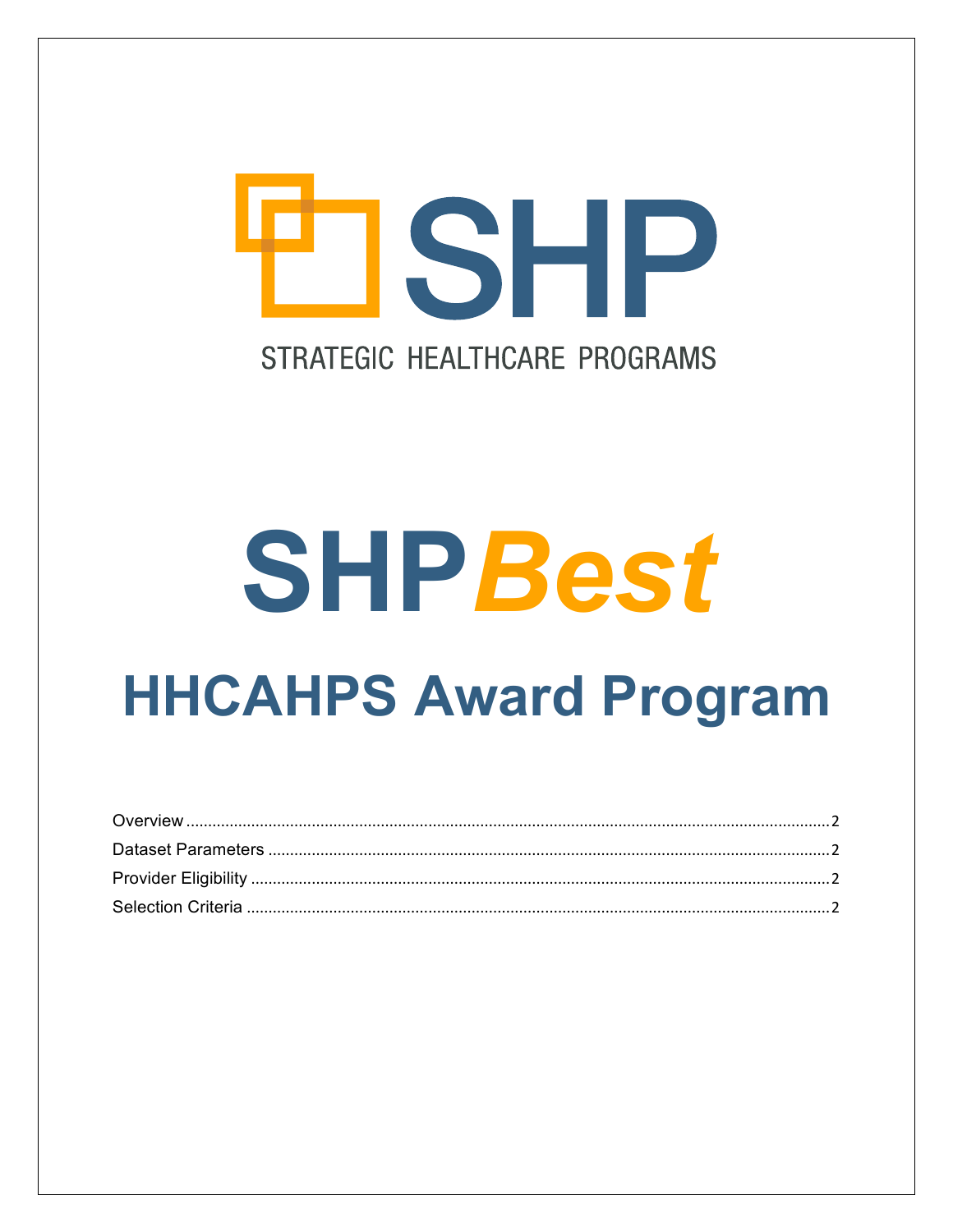### <span id="page-1-0"></span>**Overview**

The annual SHPBest<sup>™</sup> program was created to acknowledge home health agencies that consistently provide high quality service to their patients. All eligible HHCAHPS clients in the SHP database are ranked in order to identify the recipients for each of 3 possible awards. The provider with the best Overall Score in the SHP database receives the **Best-of-the-Best** Award. Providers that rank in the top 5% receive the *Premier Performer* award. Providers that rank in the top 20% receive the *Superior Performer* award. 

### <span id="page-1-1"></span>Dataset Parameters

The following parameters are used to select the dataset that is used for the SHPBest award.

**Date Ranges:** The Sample Months of January – December for the previous calendar year are used when selecting the surveys that will be included for each annual award. For example, the awards distributed in 2017 would include survey data for the sample months of January 2016 – December 2016.

Payers: All Medicare and Medicaid patients are included.

## <span id="page-1-2"></span>Provider Eligibility

In order to be eligible for the award, providers must meet the following criteria:

**Participation**: Providers must have used SHP as their HHCAHPS survey vendor in each quarter of the year for which awards are being distributed. For example, to be eligible to receive an award for the 2016 calendar year, a provider would need to have used SHP as their survey vendor for at least one month in all 4 quarters of 2016.

**Survey Volume**: Providers must have at least 40 completed surveys returned in the calendar year for which awards are being distributed. This number was chosen to ensure statistical significance when ranking scores, as well as to coincide with the CMS requirement of 40 completed surveys for 4 quarters in order to calculate a star rating on Home Health Compare.

# <span id="page-1-3"></span>Selection Criteria

Awards are determined based on the ranking of the Overall Score for a provider against all eligible providers in the SHP database for the calendar year for which awards are being distributed.